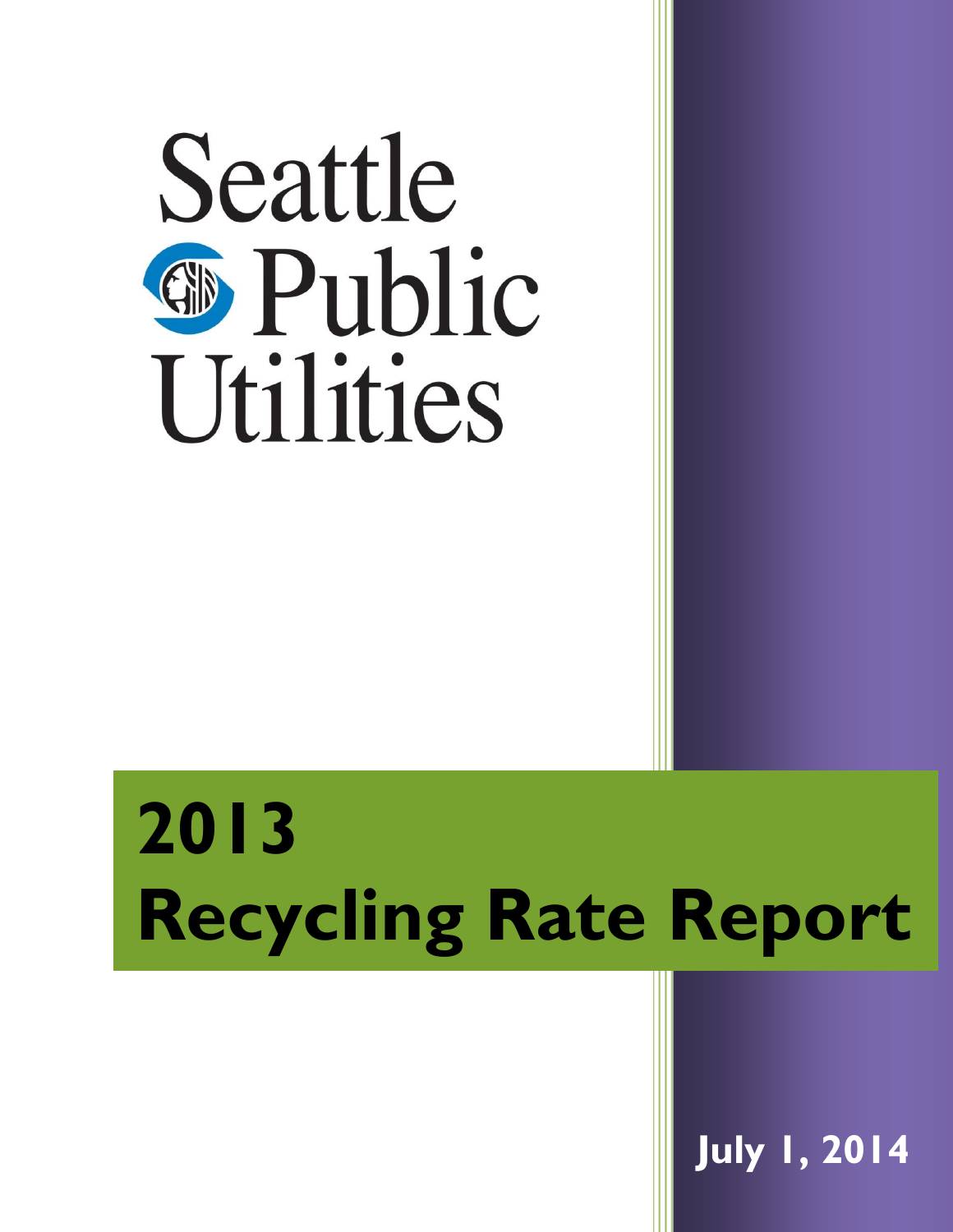### **Contents**

| PUBLIC SPACE RECYCLING & PARKS OUTDOOR OPEN SPACE RECYCLING  14 |  |
|-----------------------------------------------------------------|--|
|                                                                 |  |
|                                                                 |  |
|                                                                 |  |
|                                                                 |  |

### **List of Figures**

### **List of Tables**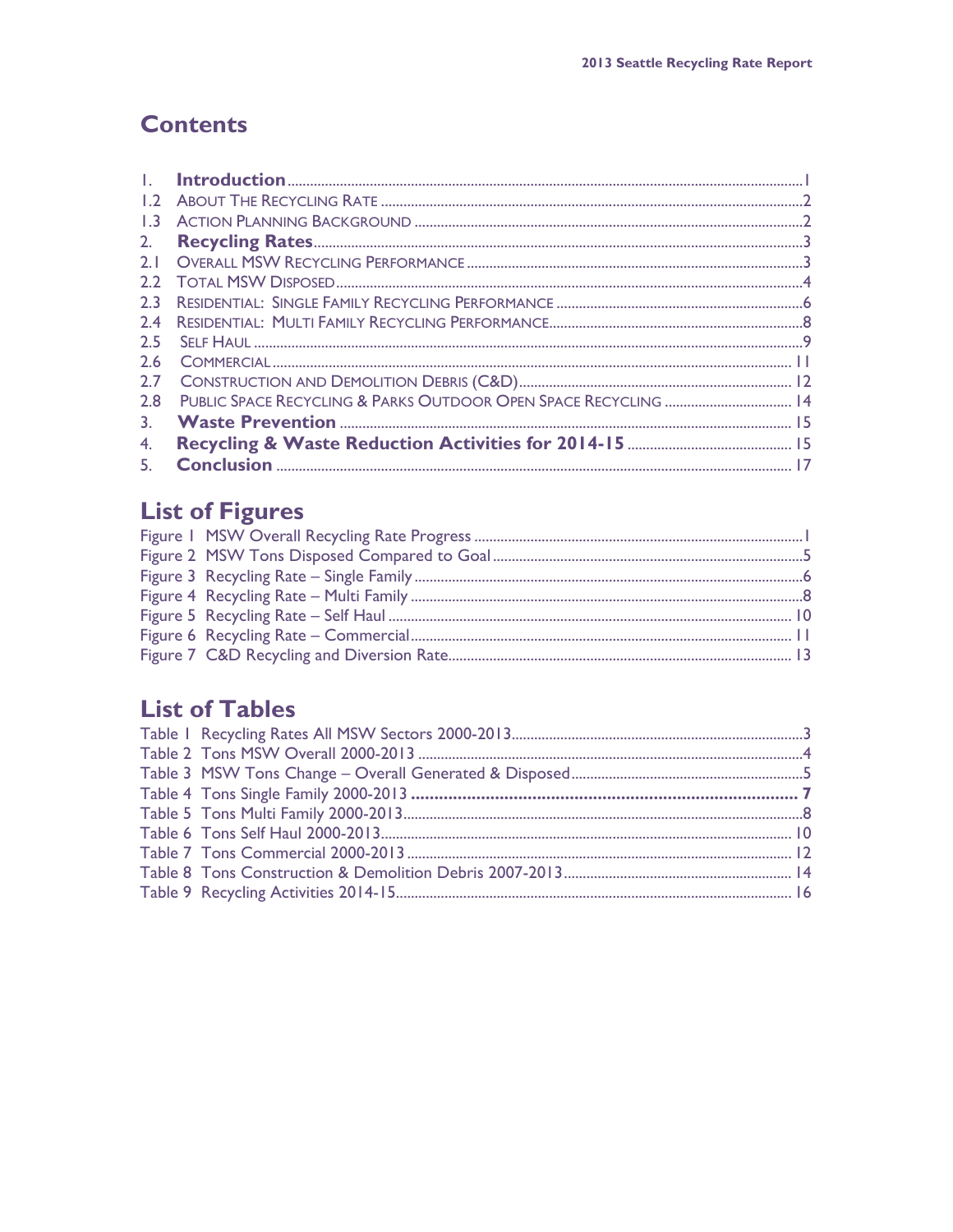# <span id="page-2-0"></span>**1. INTRODUCTION**

The report starts out by explaining the report's scope, how the recycling rate is calculated, and our recycling program planning background. The second section presents overall 2013 results, as well as results for each solid waste "sector." The third section, on waste prevention, talks about waste prevention activities that touch all sectors. Section 4 lays out recycling program actions for 2014 and 2015. The report concludes with references and links for further information. Comments on the report from the Seattle Solid Waste Advisory Committee are attached, as required by Resolution 30990.

# **1.1 SCOPE OF THE REPORT**

This is the seventh annual recycling report for the City of Seattle, as called for by the 2007 Seattle City Council Resolution 30990.

*"SPU will report to Council by July 1 of each year on the previous year's progress toward recycling goals, as well as further steps to be taken to meet goals in the current and upcoming years."*

The Resolution set Seattle's goal to reach 60% recycling of municipal solid waste (MSW) by the year 2012, and 70% by 2025.

In February 2013 the city council adopted revised recycling goals by adopting "Seattle's Solid Waste Plan 2011 Revision." The revised goals for MSW are to: recycle 60% by the year 2015, and to recycle 70% by 2022. Further, for the first time Seattle set a goal to recycle 70% of construction and demolition debris by the year 2020.

Four different sectors contribute to the overall MSW rate: single family residential, multi family residential, self haul, and commercial.

In 2013, Seattle recycled 56.2% of its MSW, an increase of 0.5 percentage points over 2012. The recycling rate has risen 18.0 percentage points since the 2003 low of 38.2%.



#### <span id="page-2-1"></span>**Figure 1 MSW Overall Recycling Rate Progress**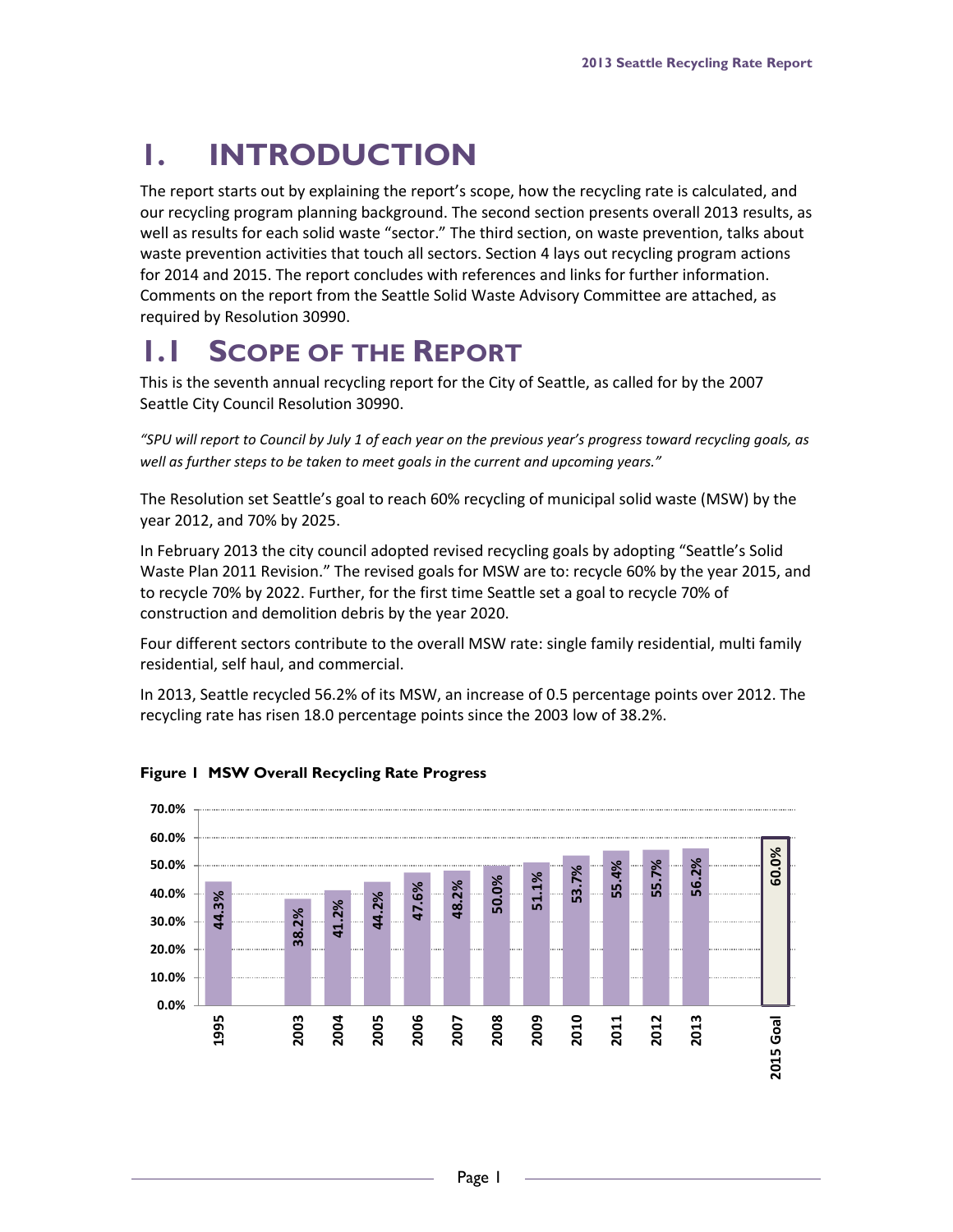# <span id="page-3-0"></span>**1.2 ABOUT THE RECYCLING RATE**

Seattle's recycling rate is the percentage of municipal solid waste (MSW) diverted from the landfill by reuse, recycling and composting.

Seattle's MSW includes:

- Organics managed onsite by Seattle residents (yard debris and food scraps)
- All garbage, organics, and recyclables that businesses and residents set out for collection
- All garbage, organics, and recyclables hauled to the city's recycling and disposal stations for reuse, recycling or composting

**Seattle's 60% goal combines separate goals for each of the four primary MSW sectors**: single family residential, multi family residential, self haul, and commercial. The specific recycling goals for each sector are different since waste stream materials, opportunities to recycle, and likelihood of participation vary among the sectors.

**The MSW recycling goal excludes construction and demolition (C&D) material.** C&D disposed and recycled tons are counted separately in the C&D stream, and Seattle now has a separate recycling goal for C&D. Also, a large portion recycled metals (such as car bodies) never enter our MSW or C&D systems, and therefore aren't included in our recycling rate calculations (we do include metals collected at the curb and at our transfer stations).

**The MSW goal also excludes other special wastes.** Moderate Risk Waste (MRW) includes household hazardous waste (HHW) like garden pesticides, and small quantity generator waste (SQGW) like solvents used at a small business. The Local Hazardous Waste Management Program (LHWMP) manages Seattle's moderate risk waste. The LHWMP is a joint program supported and implemented by Seattle, King County, Public Health - Seattle & King County, and the Sound Cities Association. The Seattle Municipal Code prohibits disposal of HHW and SQGW in the garbage.

Further, the recycling goal does not include other special categories of waste such as: biomedical wastes, biosolids, asbestos, petroleum contaminated soils, and Dangerous Waste (generally industrial), which state regulations exclude from MSW.

# <span id="page-3-1"></span>**1.3 ACTION PLANNING BACKGROUND**

In 1998, the Seattle City Council adopted Seattle's Solid Waste Plan *On the Path to Sustainability*. It set a policy framework for the city focused on sustainability and stewardship, and established the goal of eliminating the maximum possible amount of waste as a guiding principle. It also identified programmatic goals and programs to achieve these goals. The 2004 Plan Amendment renewed Seattle's commitment to these policies and goals. The Seattle City Council adopted the 2011 Revision to the Plan in February 2013, and the Plan was approved by Washington Department of Ecology in June 2013.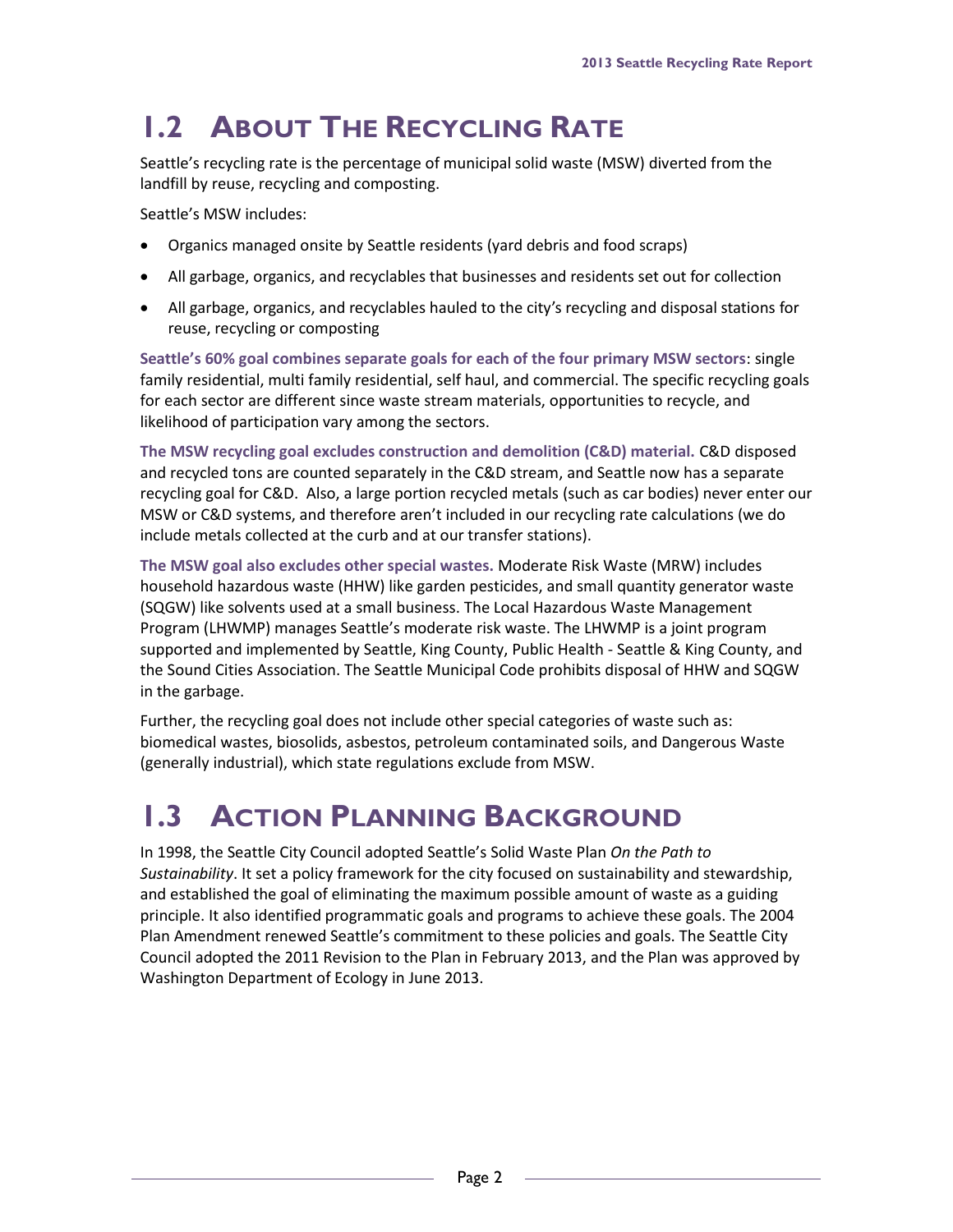# <span id="page-4-0"></span>**2. RECYCLING RATES**

This section first presents recycling rates for MSW: overall, single and multifamily residential, self haul, and commercial. Following the MSW sectors, the section goes on to present the results for construction and demolition debris (C&D), which is tracked separately from MSW, and to discuss public space and parks outdoor open space recycling.

# <span id="page-4-1"></span>**2.1 OVERALL MSW RECYCLING PERFORMANCE**

In 2013, Seattle's MSW recycling increased from 55.7% to 56.2%, an increase of 0.5 percentage points. This marks the 10th straight year of continuous recycling rate growth since 2003.

|           | Residential          |                     |                  |                  |                   |                |
|-----------|----------------------|---------------------|------------------|------------------|-------------------|----------------|
| Year      | <b>Single Family</b> | <b>Multi Family</b> | <b>Res Total</b> | <b>Self Haul</b> | <b>Commercial</b> | <b>Overall</b> |
| 2000      | 58.0%                | 17.8%               | 47.8%            | 17.2%            | 41.6%             | 40.0%          |
| 2001      | 57.0%                | 22.0%               | 48.5%            | 17.8%            | 39.6%             | 39.3%          |
| 2002      | 57.5%                | 21.5%               | 48.3%            | 18.1%            | 40.7%             | 39.7%          |
| 2003      | 57.5%                | 22.2%               | 48.4%            | 18.1%            | 37.3%             | 38.2%          |
| 2004      | 58.9%                | 22.2%               | 49.4%            | 18.8%            | 42.5%             | 41.2%          |
| 2005      | 61.4%                | 25.2%               | 52.1%            | 19.2%            | 46.6%             | 44.2%          |
| 2006      | 64.0%                | 26.3%               | 54.3%            | 18.8%            | 51.7%             | 47.6%          |
| 2007      | 64.8%                | 27.6%               | 55.1%            | 19.2%            | 52.5%             | 48.2%          |
| 2008      | 65.4%                | 28.3%               | 55.9%            | 18.4%            | 54.7%             | 50.0%          |
| 2009      | 68.7%                | 27.0%               | 58.4%            | 16.7%            | 54.9%             | 51.1%          |
| 2010      | 70.3%                | 29.6%               | 60.3%            | 13.5%            | 58.9%             | 53.7%          |
| 2011      | 70.5%                | 28.7%               | 60.2%            | 13.1%            | 61.4%             | 55.4%          |
| 2012      | 71.1%                | 32.2%               | 61.0%            | 12.5%            | 61.4%             | 55.7%          |
| 2013      | 70.8%                | 34.3%               | 60.9%            | 12.2%            | 62.9%             | 56.2%          |
| 2015 Goal | 75.4%                | 42.5%               | 66.9%            | 32.9%            | 63.4%             | 60.0%          |

#### <span id="page-4-2"></span>**Table 1 Recycling Rates All MSW Sectors 2000-2013**

Overall, Seattle generated 10,580 more total MSW tons in 2013 than in 2012. Recycling grew by 9,288 tons. Disposal grew at a lesser rate, up by 1,292 tons.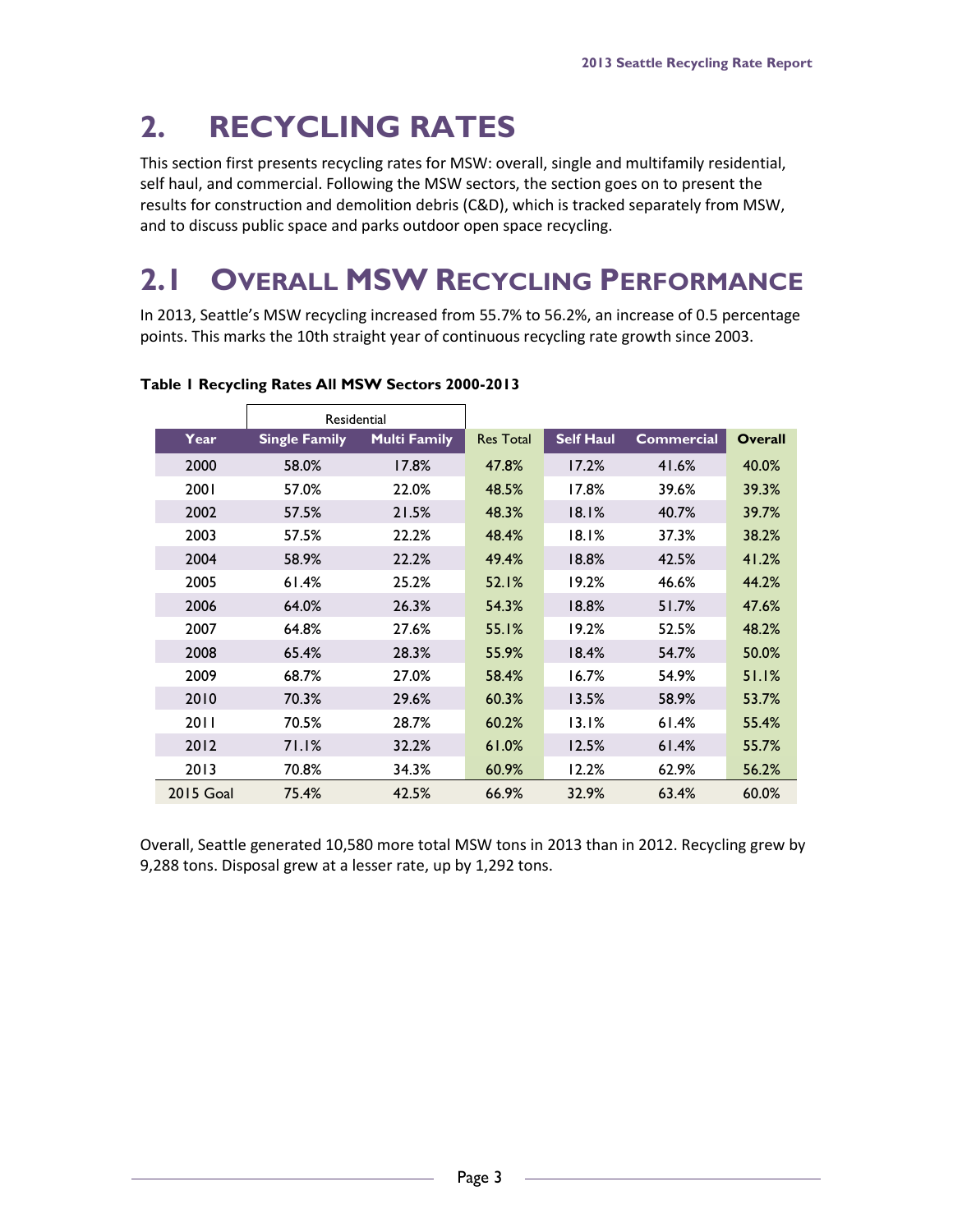|      | Tons of Municipal Solid Waste (MSW) |                 |                 |                     |  |  |
|------|-------------------------------------|-----------------|-----------------|---------------------|--|--|
| Year | Generated                           | <b>Disposed</b> | <b>Recycled</b> | <b>Recycle Rate</b> |  |  |
| 2000 | 793,842                             | 476,132         | 317,710         | 40.0%               |  |  |
| 2001 | 782,809                             | 475,270         | 307,539         | 39.3%               |  |  |
| 2002 | 768,346                             | 463,086         | 305,260         | 39.7%               |  |  |
| 2003 | 741,094                             | 458,011         | 283,083         | 38.2%               |  |  |
| 2004 | 780,044                             | 458,389         | 321,655         | 41.2%               |  |  |
| 2005 | 790,457                             | 440,693         | 349,763         | 44.2%               |  |  |
| 2006 | 836.499                             | 438,381         | 398,118         | 47.6%               |  |  |
| 2007 | 848,759                             | 439,407         | 409,352         | 48.2%               |  |  |
| 2008 | 789,608                             | 394,748         | 394,860         | 50.0%               |  |  |
| 2009 | 719,424                             | 351,689         | 367,735         | 51.1%               |  |  |
| 2010 | 724,468                             | 335,570         | 388,898         | 53.7%               |  |  |
| 2011 | 715,996                             | 319,341         | 396,655         | 55.4%               |  |  |
| 2012 | 713,803                             | 315,966         | 397,837         | 55.7%               |  |  |
| 2013 | 724,383                             | 317,258         | 407,125         | 56.2%               |  |  |

#### <span id="page-5-1"></span>**Table 2 Tons MSW Overall 2000-2013**

### <span id="page-5-0"></span>**2.2 TOTAL MSW DISPOSED**

This section addresses the active Resolution 30990 (2007) goal for total MSW waste disposed (landfilled). Specifically:

 The city will not dispose of any more total solid waste in future years than went to the landfill in 2006 (438,000 tons MSW)

Seattle disposed 1,292 more tons in 2013 compared to 2012, a 0.4% increase. Compared to 2006, disposed tons are down 27.6%, or 121,123 annual tons.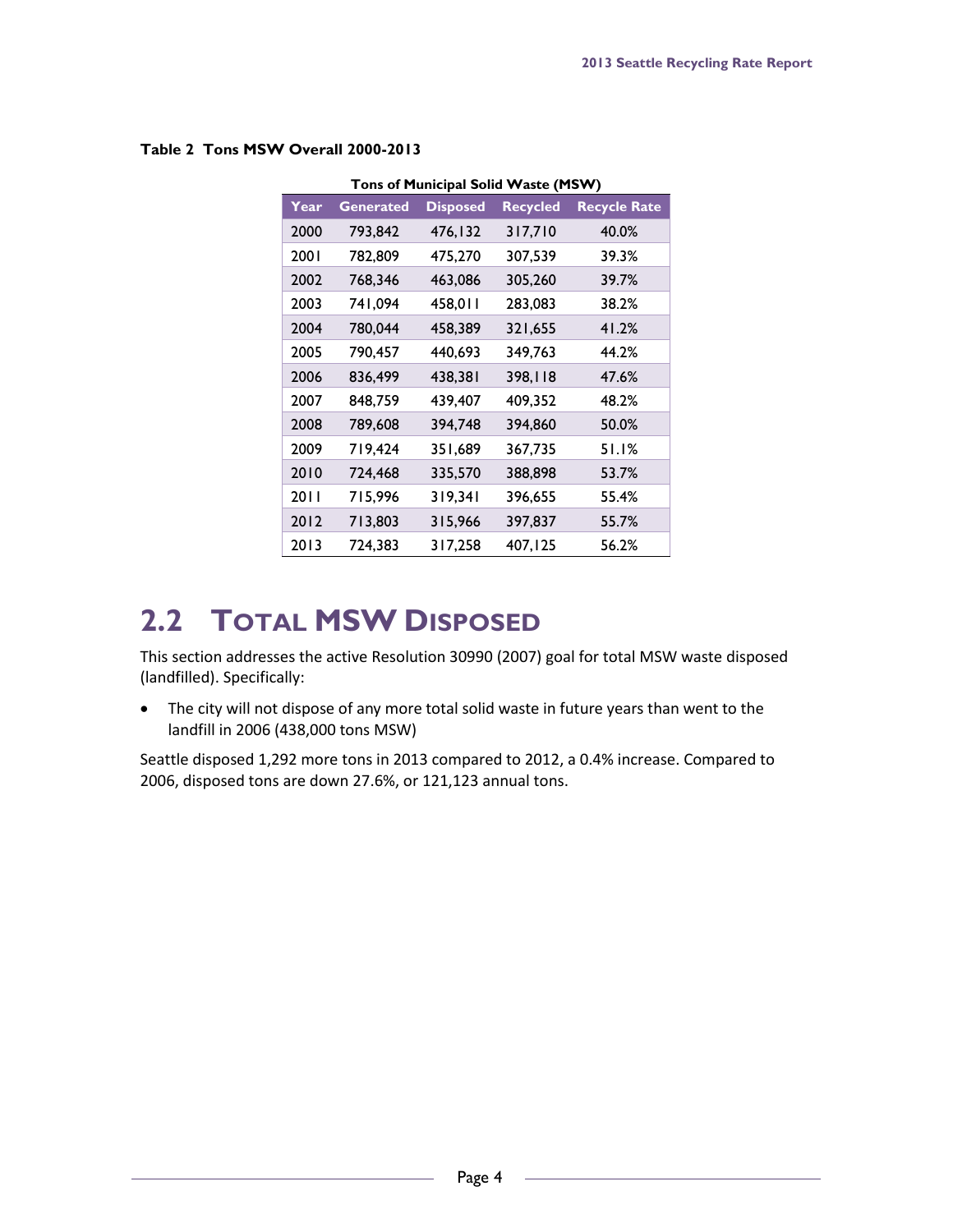|      | MSW Tons Change from Prior Year |                       |                 |                       |  |  |  |  |
|------|---------------------------------|-----------------------|-----------------|-----------------------|--|--|--|--|
| Year | <b>Generated</b>                | <b>Percent Change</b> | <b>Disposed</b> | <b>Percent Change</b> |  |  |  |  |
| 2000 | 793,842                         | NA.                   | 476,132         | NA.                   |  |  |  |  |
| 2001 | 782,809                         | -1.4%                 | 475,270         | $-0.2%$               |  |  |  |  |
| 2002 | 768,346                         | $-1.8%$               | 463,086         | $-2.6%$               |  |  |  |  |
| 2003 | 741,094                         | $-3.5%$               | 458,011         | $-1.1%$               |  |  |  |  |
| 2004 | 780,044                         | 5.3%                  | 458,389         | 0.1%                  |  |  |  |  |
| 2005 | 790,457                         | 1.3%                  | 440.693         | $-3.9\%$              |  |  |  |  |
| 2006 | 836,499                         | 5.8%                  | 438,381         | $-0.5%$               |  |  |  |  |
| 2007 | 848,759                         | 1.5%                  | 439,407         | 0.2%                  |  |  |  |  |
| 2008 | 789,608                         | $-7.0%$               | 394,748         | $-10.2%$              |  |  |  |  |
| 2009 | 719,424                         | -8.9%                 | 351,689         | $-10.9%$              |  |  |  |  |
| 2010 | 724,468                         | 0.7%                  | 335,570         | $-4.6%$               |  |  |  |  |
| 2011 | 715,996                         | $-1.2%$               | 319,341         | $-4.8%$               |  |  |  |  |
| 2012 | 713,803                         | $-0.3%$               | 315,966         | $-1.1%$               |  |  |  |  |
| 2013 | 724,838                         | 1.5%                  | 317,258         | 0.4%                  |  |  |  |  |

#### <span id="page-6-1"></span>**Table 3 MSW Tons Change – Overall Generated & Disposed**



#### <span id="page-6-0"></span>**Figure 2 MSW Tons Disposed Compared to Goal**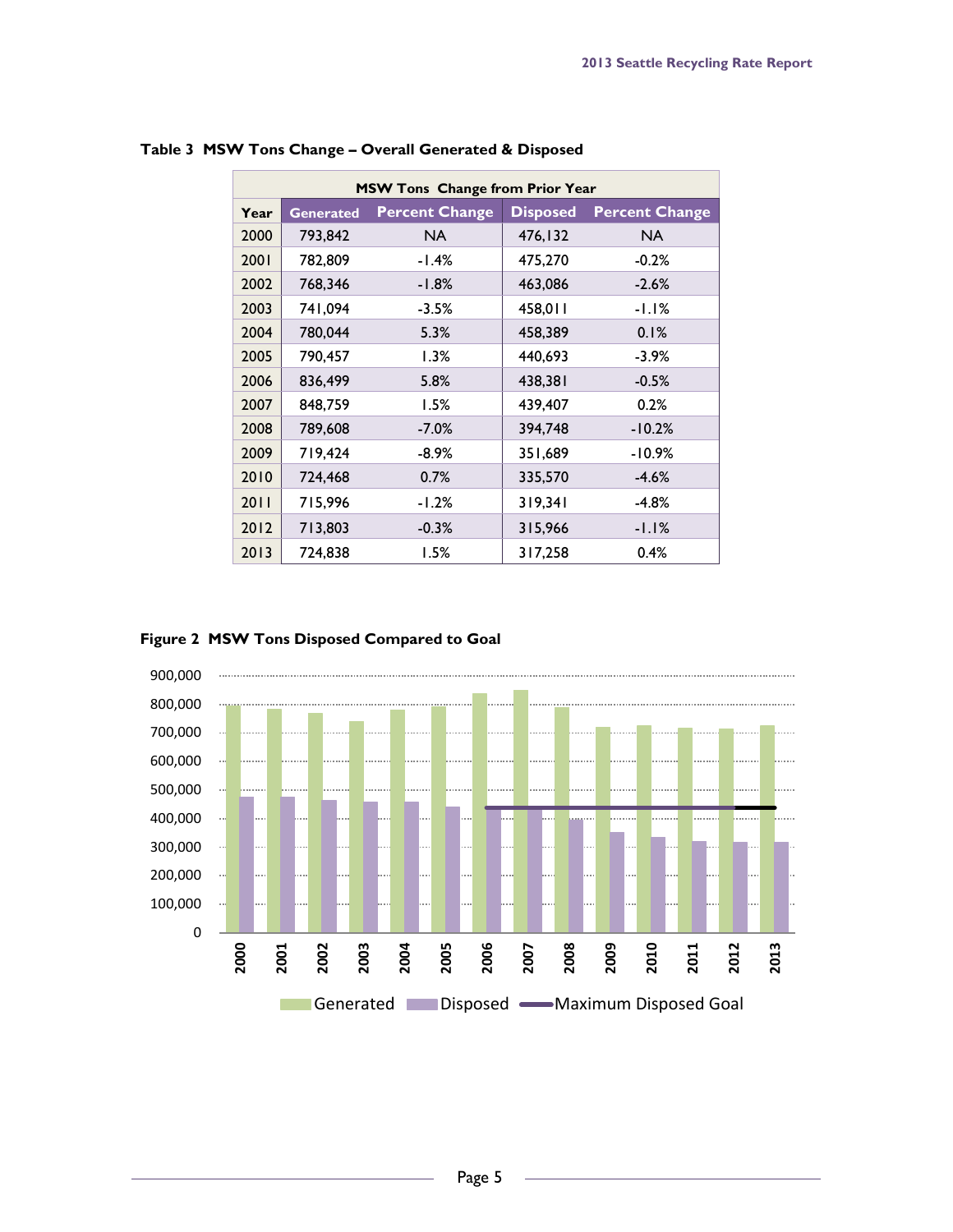We anticipate that further growth in our recycling and waste reduction programs will reduce MSW tons disposed. However, this effect can be muddled by factors in the overall economy that also drive MSW tons generated. We suspect that a good share of the sizable drop seen since 2007 is due to the economic downturn and slow recovery. For example, an analysis looking at the decline in commercial tons between 2004 and 2009 indicated that about half the decline in tons disposed was due to factors related to the economy and about half due to new recycling programs. Time will tell if or when generation will approach pre-recession levels again.

### <span id="page-7-0"></span>**2.3 RESIDENTIAL: SINGLE FAMILY RECYCLING PERFORMANCE**

The single family sector includes households on "can" (or cart) garbage service (as opposed to dumpsters). These are mostly single family, and duplex to 4-plex households. They set out garbage (disposal), recycling and organics (yard and food) for collection at the curb. They also compost some food and yard waste at their homes.

In 2013, recycling in the single family sector slightly decreased, by 0.3 percentage points, to 70.8%.

2013 also saw a 2.1% decrease in total generated tons. Recycled tons decreased by 3,823 (- 2.5%), and disposed tons decreased by 615 (-1.0%).



#### <span id="page-7-1"></span>**Figure 3 Recycling Rate – Single Family**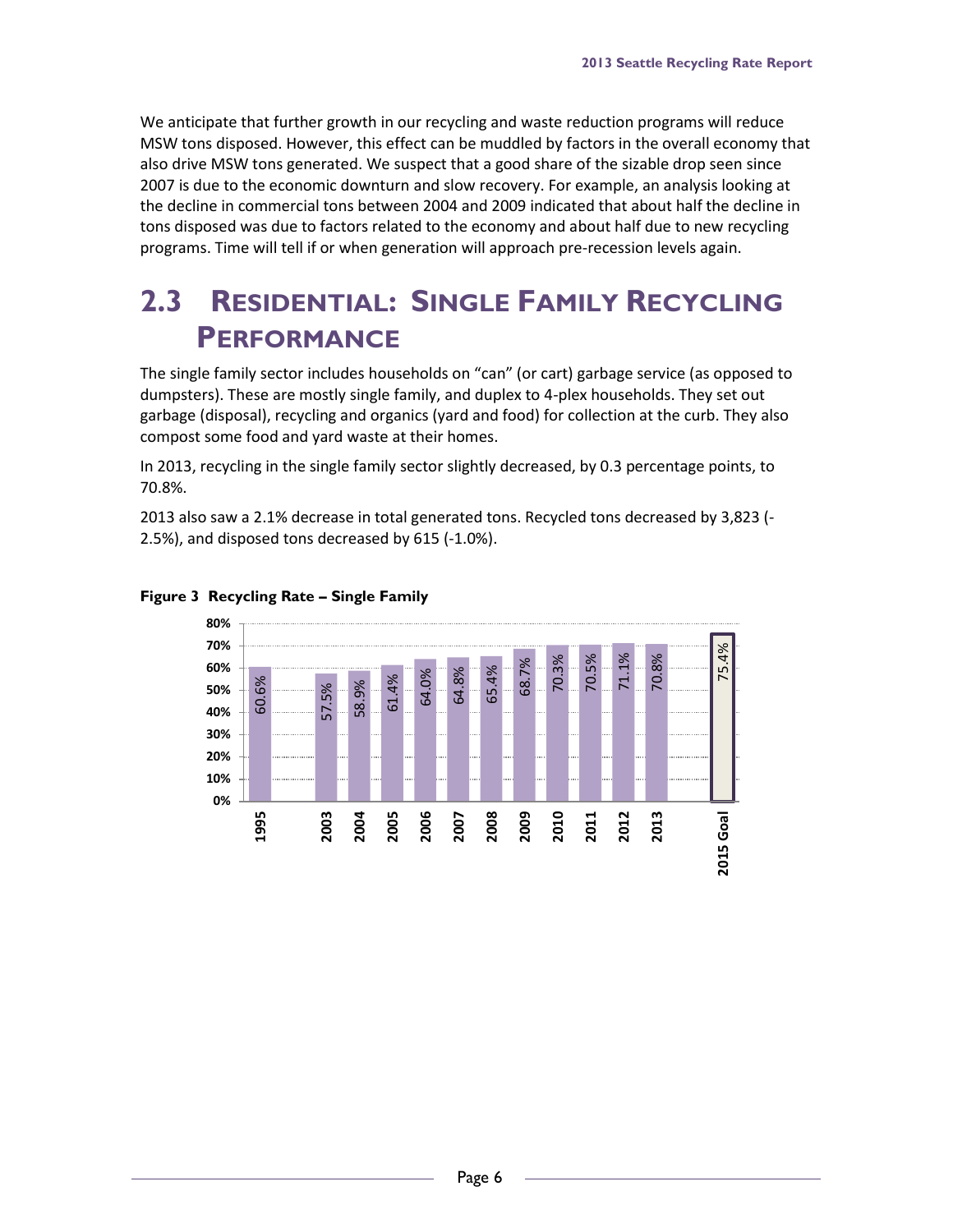| <b>Tons - Single Family</b> |           |                 |                 |                     |  |  |
|-----------------------------|-----------|-----------------|-----------------|---------------------|--|--|
| Year                        | Generated | <b>Disposed</b> | <b>Recycled</b> | <b>Recycle Rate</b> |  |  |
| 2000                        | 208,468   | 87,499          | 120,969         | 58.0%               |  |  |
| 2001                        | 211,982   | 91,072          | 120,910         | 57.0%               |  |  |
| 2002                        | 206,474   | 87,834          | 118,640         | 57.5%               |  |  |
| 2003                        | 205,748   | 87,426          | 18,322          | 57.5%               |  |  |
| 2004                        | 209,132   | 86,029          | 123, 103        | 58.9%               |  |  |
| 2005                        | 208,675   | 80,478          | 128,197         | 61.4%               |  |  |
| 2006                        | 216,946   | 78,078          | 138,868         | 64.0%               |  |  |
| 2007                        | 220,128   | 77,494          | 142,634         | 64.8%               |  |  |
| 2008                        | 213,889   | 73,961          | 139,928         | 65.4%               |  |  |
| 2009                        | 215,015   | 67,229          | 147,786         | 68.7%               |  |  |
| 2010                        | 216,484   | 64,309          | 152,175         | 70.3%               |  |  |
| 20 I I                      | 212,861   | 62,779          | 150,082         | 70.5%               |  |  |
| 2012                        | 211,030   | 60,906          | 150, 124        | 71.1%               |  |  |
| 2013                        | 206,592   | 60,291          | 146,301         | 70.8%               |  |  |

<span id="page-8-0"></span>**Table 4 Tons Single Family 2000-2013** 

The decrease can partly be explained to changing the calculation that allocates organics between single family and multi family. Also, organics generation tends to change year to year with varying weather.

The single family sector needs a 4.6 percentage point rise to achieve its 2015 recycling rate goal. In terms of 2013 tons, 9,469 more tons would have needed to be recycled.

### **Program Highlights – Single Family**

- Continuing from 2011 and 2012, another \$100,000 in grants awarded to neighborhoods and businesses through Waste Management and CleanScapes' Neighborhood Recycling Rewards programs
- Educated 3.000 residents and distributed 1,000 free kitchen compost containers at community events and promotions
- Distributed more than 100,000 bags of discounted compost during Compost Days and Compostival, plus 600 discounted kitchen compost containers purchased during Compost Days
- 8,000 kitchen compost containers distributed at Safeco Field in partnership with BASF and the Seattle Mariners
- Completed the solid waste education room at the South Transfer Station
- Partnered with the Burke Museum's exhibit "Plastics Unwrapped"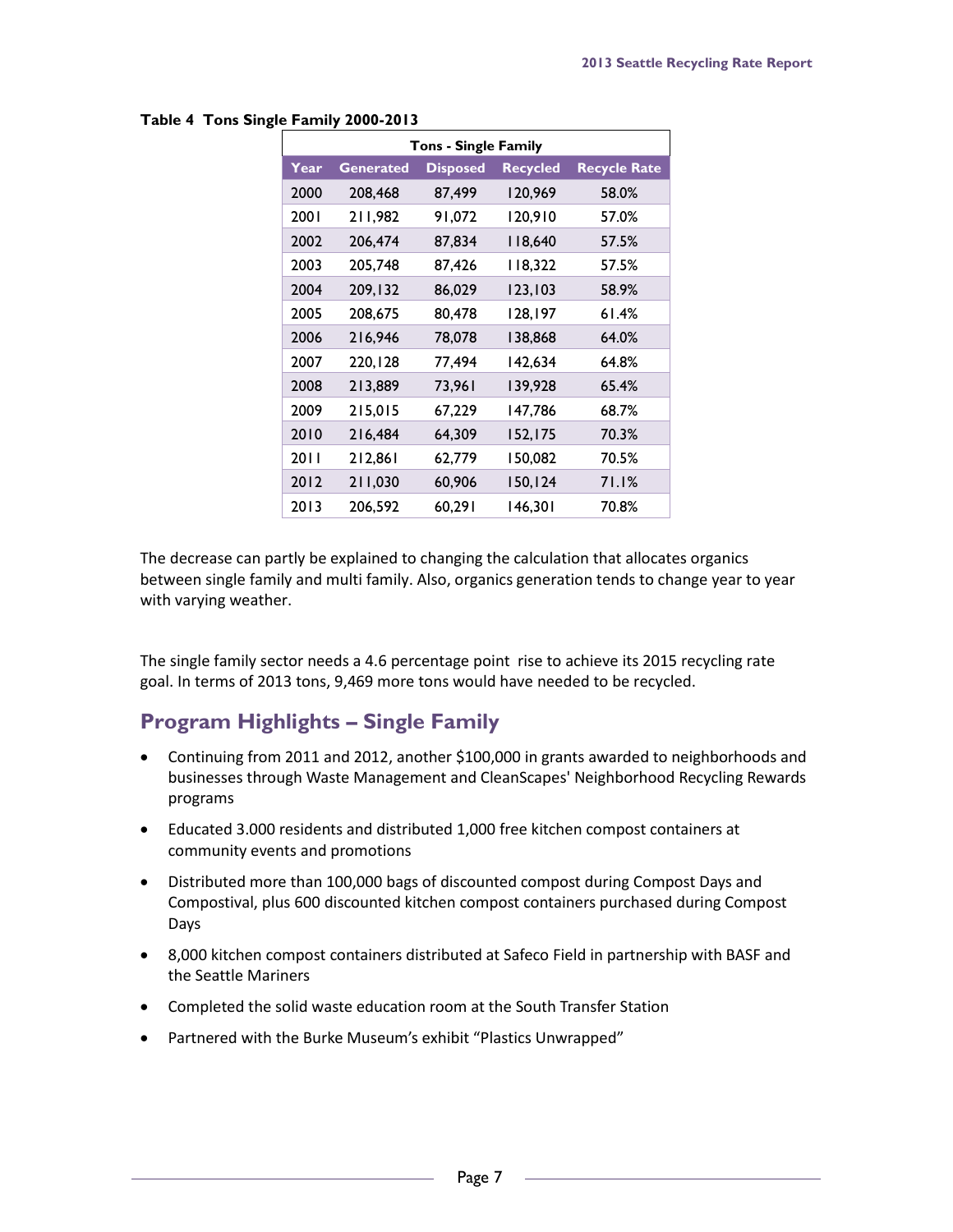### <span id="page-9-0"></span>**2.4 RESIDENTIAL: MULTI FAMILY RECYCLING PERFORMANCE**

The multi family sector includes apartment and condominium buildings. These buildings contain five or more units and generally use dumpsters instead of tote carts for garbage. Material collected includes garbage, recycling, and food and yard waste.

In 2013, recycling in the multi family sector continued to build on 2012's gains by rising 2.1 percentage point to 34.3%, setting a new record high for the  $2^{nd}$  year in a row.

Total generation increased 2,438 tons (3.3%), with most of those as recycling (2,388 tons, for a 9.9% rise).



#### <span id="page-9-1"></span> **Figure 4 Recycling Rate – Multi Family**

<span id="page-9-2"></span>**Table 5 Tons Multi Family 2000-2013** 

| <b>Tons - Multi Family</b> |                  |                 |                 |                     |  |  |  |
|----------------------------|------------------|-----------------|-----------------|---------------------|--|--|--|
| Year                       | <b>Generated</b> | <b>Disposed</b> | <b>Recycled</b> | <b>Recycle Rate</b> |  |  |  |
| 2000                       | 70,944           | 58,333          | 12,611          | 17.8%               |  |  |  |
| 2001                       | 68,611           | 53,487          | 15,124          | 22.0%               |  |  |  |
| 2002                       | 70,144           | 55,076          | 15,068          | 21.5%               |  |  |  |
| 2003                       | 72.I49           | 56.106          | 16,043          | 22.2%               |  |  |  |
| 2004                       | 72,640           | 56,498          | 16, 142         | 22.2%               |  |  |  |
| 2005                       | 72,325           | 54,080          | 18,245          | 25.2%               |  |  |  |
| 2006                       | 75,545           | 55,643          | 19,903          | 26.3%               |  |  |  |
| 2007                       | 77,108           | 55,847          | 21,261          | 27.6%               |  |  |  |
| 2008                       | 74,223           | 53,199          | 21,024          | 28.3%               |  |  |  |
| 2009                       | 70.524           | 51.497          | 19.028          | 27.0%               |  |  |  |
| 2010                       | 70,675           | 49,788          | 20,887          | 29.6%               |  |  |  |
| 2011                       | 70,145           | 49,993          | 20,152          | 28.7%               |  |  |  |
| 2012                       | 74,532           | 50,497          | 24,035          | 32.2%               |  |  |  |
| 2013                       | 76,970           | 50,547          | 26,423          | 34.3%               |  |  |  |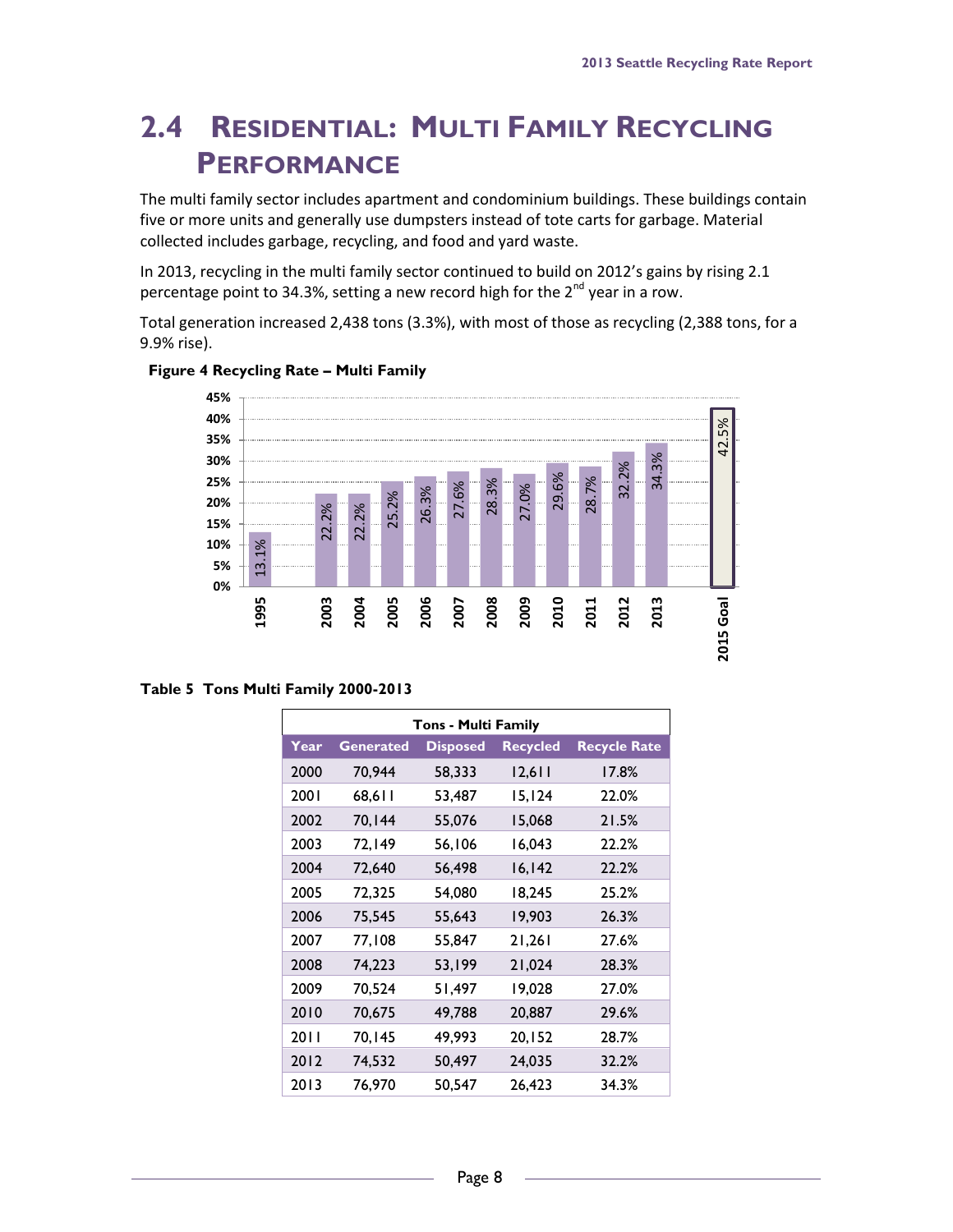The multi family sector needs an 8.2 percentage point rise to achieve its 2015 recycling rate goal. In terms of 2013 tons, 6,289 more tons would have needed to be recycled.

### **Program Highlights – Multi Family**

- By end of 2013 96% (or 5,003 properties) of multi family dumpster accounts signed up for organics service, and 3% exempt (usually from lack of space). Food waste service requirement expanded to all apartment buildings starting September 2011
- Delivered 4,253 free kitchen compost containers to multi family properties
- Trained 69 new Friends of Recycling and Composting (FORC) volunteers
- Conducted educational presentations to 24 properties, community groups, and SPU new employees
- Provided technical assistance to 148 properties

# <span id="page-10-0"></span>**2.5 SELF HAUL**

The self haul sector includes material brought (or "self hauled") by residents, businesses and governmental agencies to the two city-owned recycling and disposal (transfer) stations. It does not include the material transferred by Seattle's contracted collection haulers.

Recycling in the self haul sector includes organics (food and yard waste, clean wood), appliances and metals, and other recyclable material. Seattle's self haul recycling count does not include recycling and organics self hauled by customers to other facilities.

In 2013, the self haul sector recycling rate fell 0.3 percentage points compared to 2012, continuing the trend in annual decreases since 2007. At the same time, total generation increased 3,773 tons (4.7%) compared to 2012. Disposed tons increased by 3,545 tons (5.0%), and recycling increased 228 tons (2.3%). Since 2007, total generation has dropped 36.4%.

Looking deeper into the numbers offers some possible explanations for self haul recycling decreases.

- Commercial businesses and large institution (for example, Seattle Housing Authority, University of Washington) bring the bulk of material self hauled to the transfer stations. Their normal practice for recycling and compostables is to take them directly to processors. That recycling is credited to the residential or commercial sectors, not self haul, while their garbage is counted in self haul
- Since 2007, self haul yard waste (organics) has dropped by 55.8% (from 14,247 tons to 6,290 tons). This drop is likely due to three factors. First, because of the recession there may be less demand for landscape and yard care services. Second, residents and landscapers may be taking advantage of other yard waste drop-off locations in or near Seattle. Third, homeowners may be making greater use of their food and yard waste curbside collection service. In 2009 it became mandatory for all single family customers to sign up for food and yard waste collection, and in 2012 it became mandatory for multi family buildings. At the same time in 2009, single family food and yard waste collection increased from every other week to weekly service.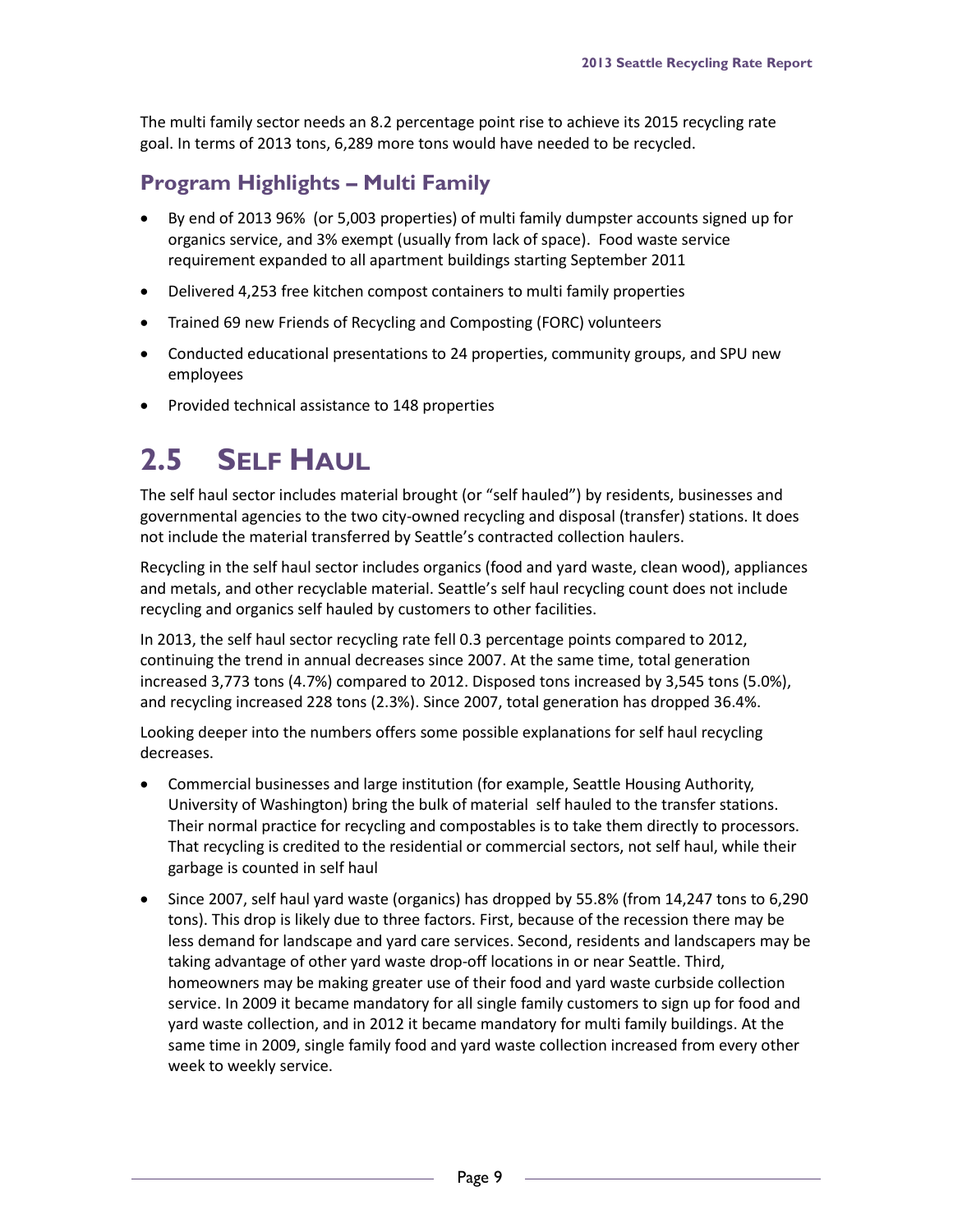Compared to 2007, recycling (not including organics) decreased by 64.0% (from 11,200 tons to 4,032 tons), whereas self haul garbage tons decreased by 30.9%. Since the bulk of dropoff recycling is metals, mostly appliances, the decrease in appliance tons may be a result of less purchasing in general, the overall drop in economic activity, delivery direct to metal processors, or some combination of these influences.

Self haul trips to the stations reversed the downward trend by increasing 2.9%, or 6,521 more trips, compared to 2012.



#### <span id="page-11-0"></span>**Figure 5 Recycling Rate – Self Haul**

<span id="page-11-1"></span>**Table 6 Tons Self Haul 2000-2013** 

| <b>Tons - Self Haul</b> |           |                 |                 |                     |  |  |
|-------------------------|-----------|-----------------|-----------------|---------------------|--|--|
| Year                    | Generated | <b>Disposed</b> | <b>Recycled</b> | <b>Recycle Rate</b> |  |  |
| 2000                    | 123,024   | 101,883         | 21,141          | 17.2%               |  |  |
| 2001                    | 124.453   | 102,305         | 22,148          | 17.8%               |  |  |
| 2002                    | 125,710   | 102,981         | 22,729          | $18.1\%$            |  |  |
| 2003                    | 123,597   | 101,232         | 22,365          | 18.1%               |  |  |
| 2004                    | 122,819   | 99,750          | 23,069          | 18.8%               |  |  |
| 2005                    | 124.364   | 100,499         | 23.865          | 19.2%               |  |  |
| 2006                    | 127,444   | 103,429         | 24,015          | 18.8%               |  |  |
| 2007                    | 132,545   | 107,098         | 25,447          | 19.2%               |  |  |
| 2008                    | 111,229   | 90,814          | 20,415          | 18.4%               |  |  |
| 2009                    | 97,893    | 81,565          | 16,328          | 16.7%               |  |  |
| 2010                    | 91,618    | 79,293          | 12,325          | 13.5%               |  |  |
| 20 I I                  | 81,776    | 71,033          | 10,743          | 13.1%               |  |  |
| 2012                    | 80,568    | 70,474          | 10,094          | 12.5%               |  |  |
| 2013                    | 84,341    | 74.019          | 10,322          | 12.2%               |  |  |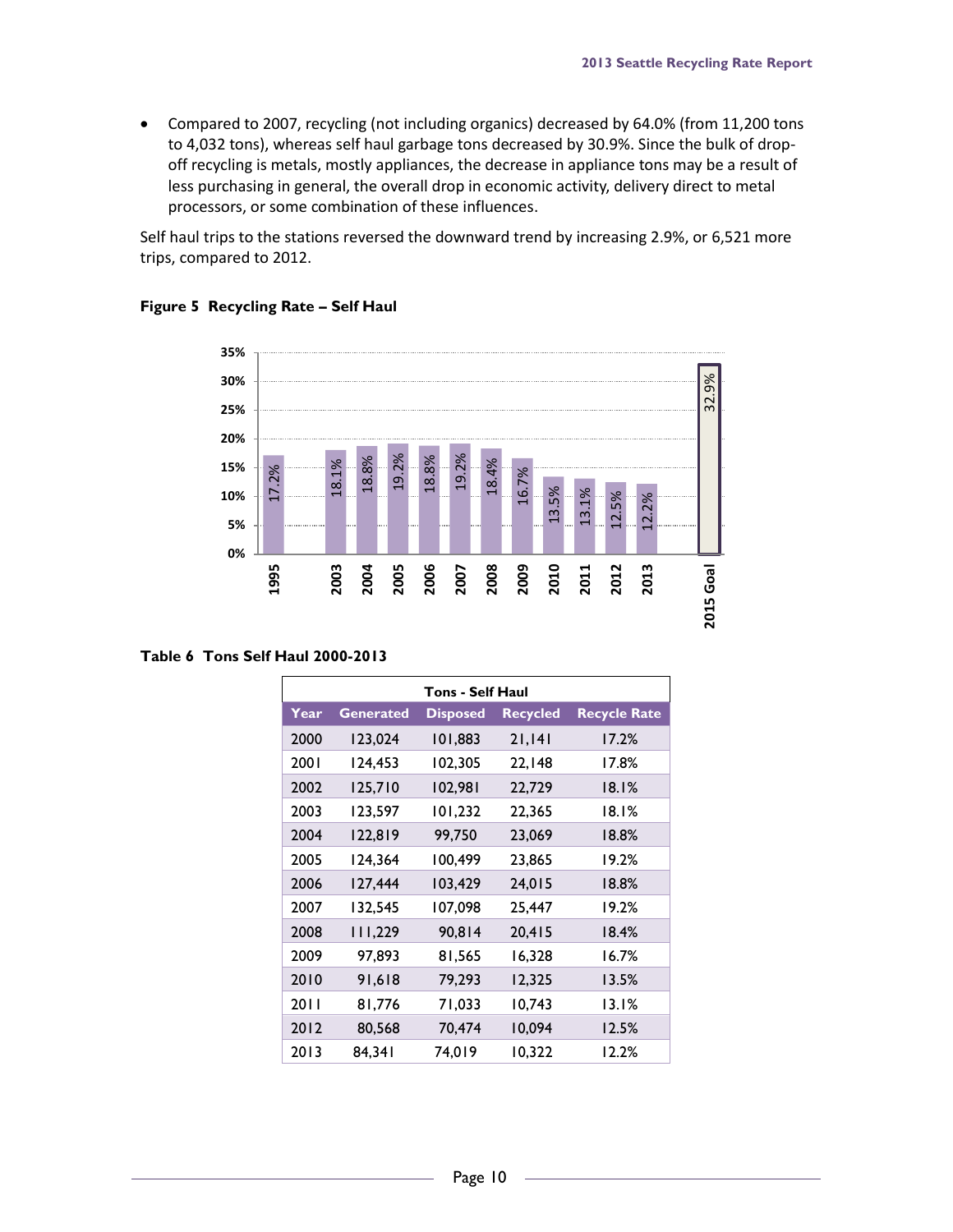The self haul sector needs a 20.7 percentage point rise in its recycling rate to achieve its 2015 recycling rate goal. In terms of 2013 tons, 17,426 more tons would have needed to be recycled.

### **Program Highlights – Self Haul**

SPU does not expect to see significant self haul recycling rate increases until the station rebuilds are complete. However, separate recycling drop off at the south facility won't be in place until the completion of South's Phase 2, expected in 2018. The new North Transfer Station is planned to be completed in 2016.

- Pilot project to evaluate feasibility of pulling recyclable material out of dumped waste on flat floor at new station started June 2014; will complete late 2014
- SPU decided late 2013 to proceed with feasibility study for a Material Recovery Facility on the old south transfer site. Study will complete July 2014
- $\bullet$

# <span id="page-12-0"></span>**2.6 COMMERCIAL**

The commercial sector includes garbage, recyclables and compostable materials collected from businesses.

The commercial sector's recycling rate rose to 62.9%, a gain of 1.4 1.5 percentage points. Like the multi family sector, the commercial sector set a new record high recycling rate in 2013.

Total commercial generation reversed the decrease seen in 2012, by increasing 8,807 tons in 2013. Recycling rose10,495 tons and disposal dropped 1,688 tons. Compared to 2007, total generated tons are down by 15.0%



#### <span id="page-12-1"></span>**Figure 6 Recycling Rate – Commercial**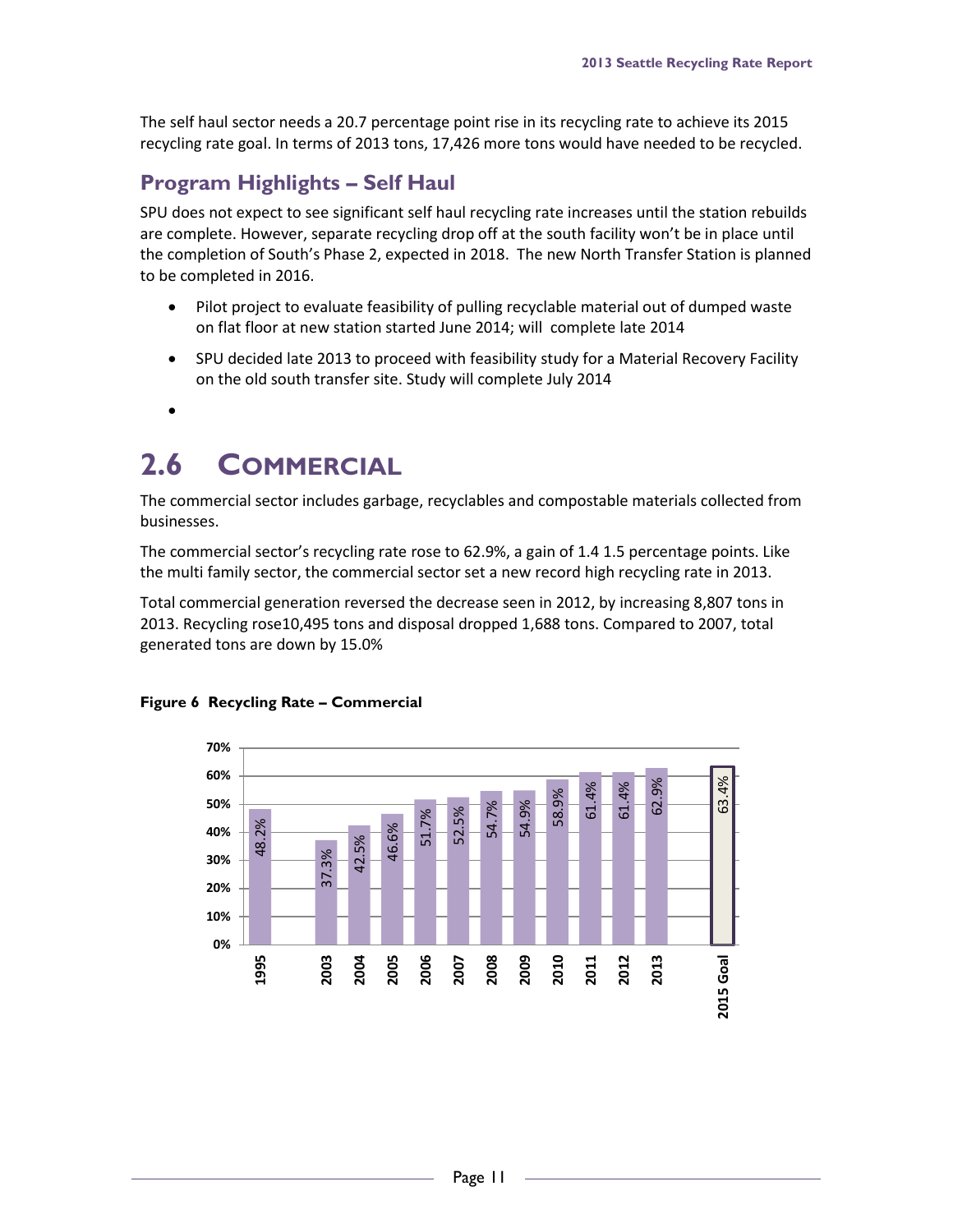| <b>Tons - Commercial</b> |           |                 |                 |                     |  |  |
|--------------------------|-----------|-----------------|-----------------|---------------------|--|--|
| Year                     | Generated | <b>Disposed</b> | <b>Recycled</b> | <b>Recycle Rate</b> |  |  |
| 2000                     | 391,406   | 228,417         | 162,989         | 41.6%               |  |  |
| 2001                     | 377,927   | 228,405         | 149,522         | 39.6%               |  |  |
| 2002                     | 366,224   | 217,195         | 149,029         | 40.7%               |  |  |
| 2003                     | 339,844   | 213,247         | 126,597         | 37.3%               |  |  |
| 2004                     | 375,739   | 216,112         | 159,627         | 42.5%               |  |  |
| 2005                     | 385,093   | 205,637         | 179,456         | 46.6%               |  |  |
| 2006                     | 416,564   | 201,231         | 215,333         | 51.7%               |  |  |
| 2007                     | 418,979   | 198,968         | 220,011         | 52.5%               |  |  |
| 2008                     | 390,267   | 176,774         | 213,493         | 54.7%               |  |  |
| 2009                     | 335,992   | 151,398         | 184,593         | 54.9%               |  |  |
| 2010                     | 345,692   | 142,180         | 203,511         | 58.9%               |  |  |
| 20 I I                   | 351,214   | 135,536         | 215,678         | 61.4%               |  |  |
| 2012                     | 347,673   | 134,089         | 213,584         | 61.4%               |  |  |
| 2013                     | 356,480   | 132,401         | 224,079         | 62.9%               |  |  |

<span id="page-13-1"></span>**Table 7 Tons Commercial 2000-2013** 

The commercial sector needs a 0.5 percentage point rise to achieve its 2015 recycling rate goal. In terms of 2013 tons, 1,929 more tons would have needed to be recycled.

### **Program Highlights – Commercial**

- Conducted 2<sup>nd</sup> annual Golden Dumpster Awards green business recognition program in collaboration with CleanScapes and BOMA
- More than 228 businesses signed up for food waste collection
- Visited 413 businesses for the Get On The Map outreach and enrolled 127 businesses
- Conducted 282 business visits to support compostable food packaging implementation
- Performed 417 business visits to support plastic bag ban transition
- Conducted 153 recycling and composting program site visits to businesses
- Launched several restroom paper towel pilot composting programs

### <span id="page-13-0"></span>**2.7 CONSTRUCTION AND DEMOLITION DEBRIS (C&D)**

The C&D sector is comprised of C&D materials (sometimes called "CDL") – construction, demolition, and land clearing debris) which are not mixed with MSW. These materials are collected by a firm under contract with the city for C&D, or are self hauled to private facilities.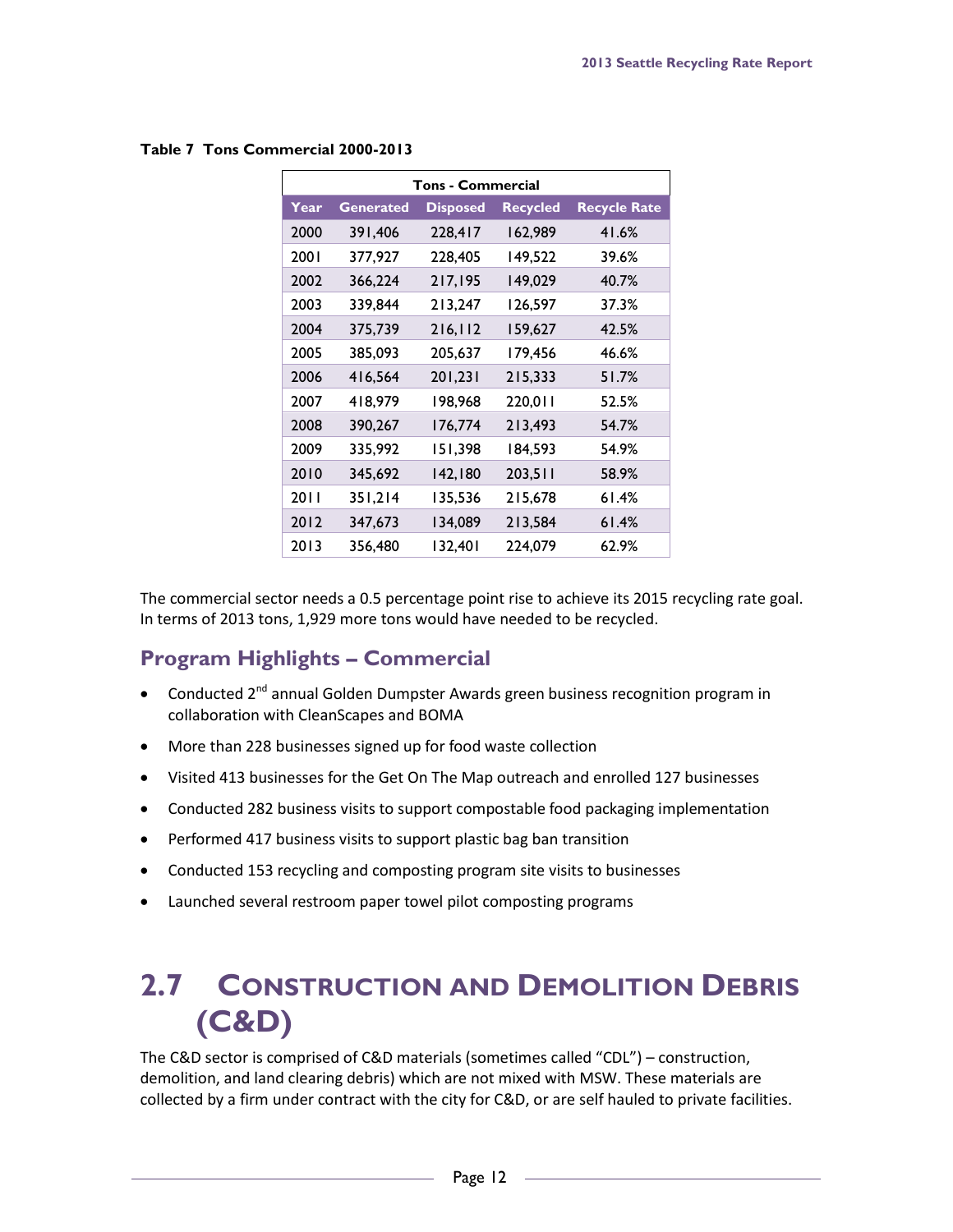Smaller amounts of C&D materials mixed with MSW, and delivered to the SPU's transfer stations, are counted as MSW and not included in the measure of C&D recycling and disposal. In general, C&D generation correlates closely with economic and building activity cycles.

The hierarchy of C&D materials that SPU tracks includes:

**Recycling**. Wastes separated for recycling or reuse.

**Beneficial Use** – not recycled or reused, but used for some other purpose like industrial boiler fuel. Counted as disposal in the recycling rate, and counted as diverted in the diversion rate.

**Alternative Daily Cover (ADC) and Industrial Waste Stabilizer (IWS)** – Counted as disposal (not beneficial use) in the recycling rate. ADC covers the active face of a landfill instead of using soil cover. IWS provides structure in specialized landfills.

**Disposal** – material permanently placed in a landfill.

In addition to the recycling rate, for C&D we calculate the "**diversion**" rate, the sum of recycling and beneficial use.

Obtaining timely, accurate C&D recycling data continues to be a challenge. This report includes a preliminary estimate for C&D recycling. This estimate may be refined by the end of July 2014 if clarifying information is received. The new rate will be posted on the SPU construction waste pages.

In 2013, the C&D recycling rate rose 1.3 percentage points. The C&D beneficial use rate also increased, by 1.4 percentage points. These increases pushed the recycling rate to 60.8%, and the total diversion rate (including beneficial use) to 67.2%



#### <span id="page-14-0"></span>**Figure 7 C&D Recycling and Diversion Rate**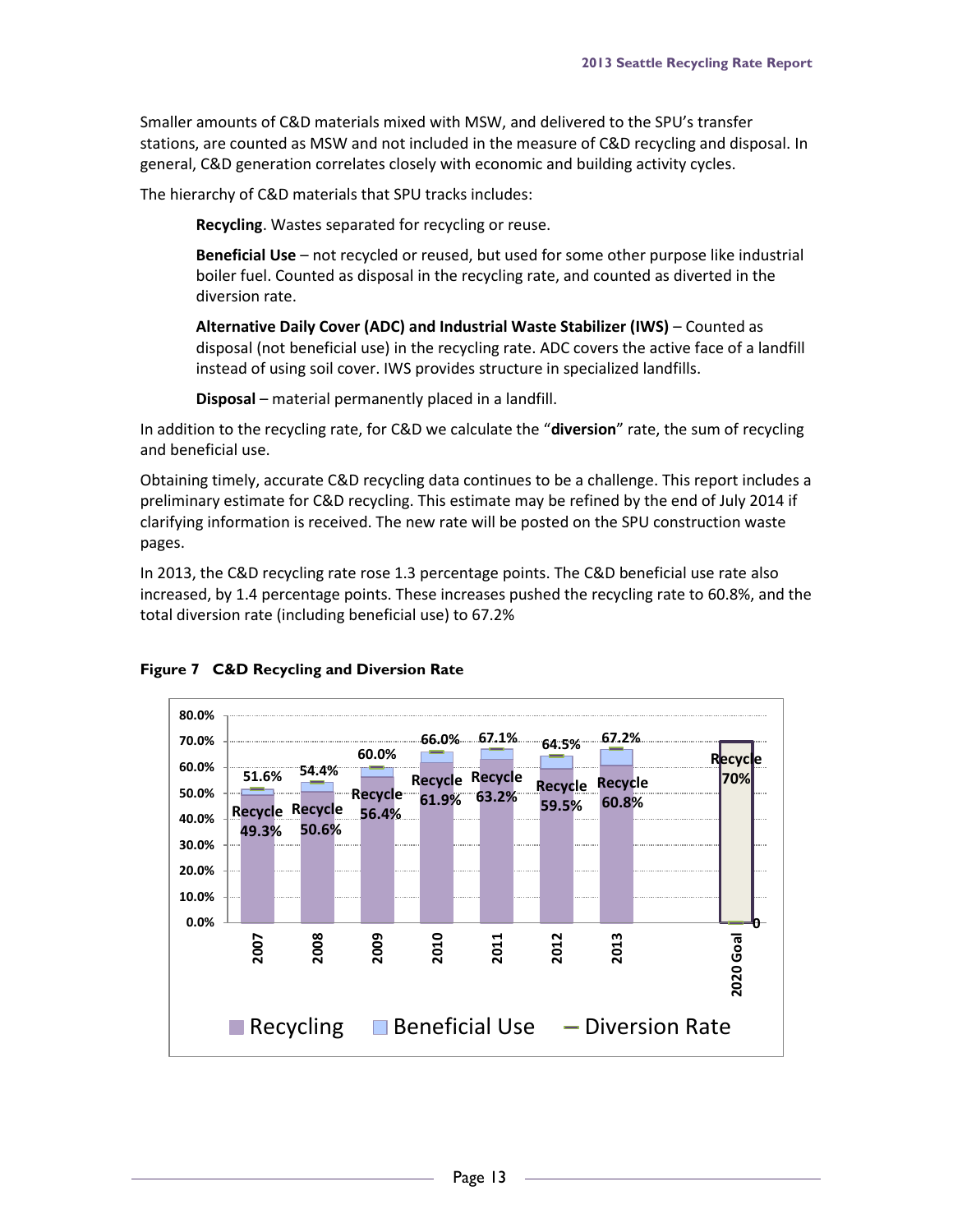| Year | Total<br>Generated | Disposed* | Recycled | <b>Beneficial</b><br>Use | <b>Recycle Rate</b> | <b>Diversion</b><br>Rate |
|------|--------------------|-----------|----------|--------------------------|---------------------|--------------------------|
| 2007 | 415.801            | 201,156   | 204.907  | 9,738                    | 49.3%               | 51.6%                    |
| 2008 | 397,052            | 181.241   | 200.851  | 14,961                   | 50.6%               | 54.4%                    |
| 2009 | 288,551            | 115,446   | 162,742  | 10.362                   | 56.4%               | 60.0%                    |
| 2010 | 288,957            | 97.241    | 178.794  | 11.864                   | 61.9%               | 66.0%                    |
| 2011 | 359,390            | 118.216   | 227.049  | 14.125                   | 63.2%               | 67.1%                    |
| 2012 | 376,328            | 129,383   | 224.060  | 18.519                   | 59.9%               | 64.5%                    |
| 2013 | 386,200            | 127.040   | 234.982  | 24.178                   | 60.8%               | 67.2%                    |

#### <span id="page-15-1"></span>**Table 8 Tons Construction & Demolition Debris 2007-2013**

\*Includes ADC and IWS

Note: 2011 numbers are updated compared to last year's report.

### **Program Highlights – C&D**

- Designed new construction waste recycling website with information on disposal bans, recycling facilities and waste diversion reporting
- Created new waste diversion reporting form and database to be used by building permit holders once their projects are completed
- Conducted outreach on new C&D recycling requirements through presentations, newsletter articles and direct mailings to trade associations, property management companies, architectural firms and City engineers
- Wrote administrative rules for the Construction Materials Recycling Facility Certification program, and the process for submitting Waste Diversion Reports by building permit holders
- Wrote administrative rule modifying the implantation schedule for disposal bans on metal, cardboard, gypsum scrap (effective 2014); carpet, plastic film wrap wood and asphalt roofing shingles effective 2015

### <span id="page-15-0"></span>**2.8 PUBLIC SPACE RECYCLING & PARKS OUTDOOR OPEN SPACE RECYCLING**

In 2013, the Department of Parks and Recreation continued with recycling collection in open spaces in parks citywide. Collection cans are strategically sited based on lessons learned during a 2008 pilot project. Targeted materials include aluminum cans, and plastic and glass beverage containers.

State law requires recycling at large events. SPU works with event promoters to ensure that their food vendors comply with the regulation that single-use food ware and packaging are either compostable or recyclable and collected for proper processing.

The public place recycling program pairs street side litter cans with beverage container recycling cans in commercial areas throughout the city. About half of all street side litter cans are paired with a recycling can.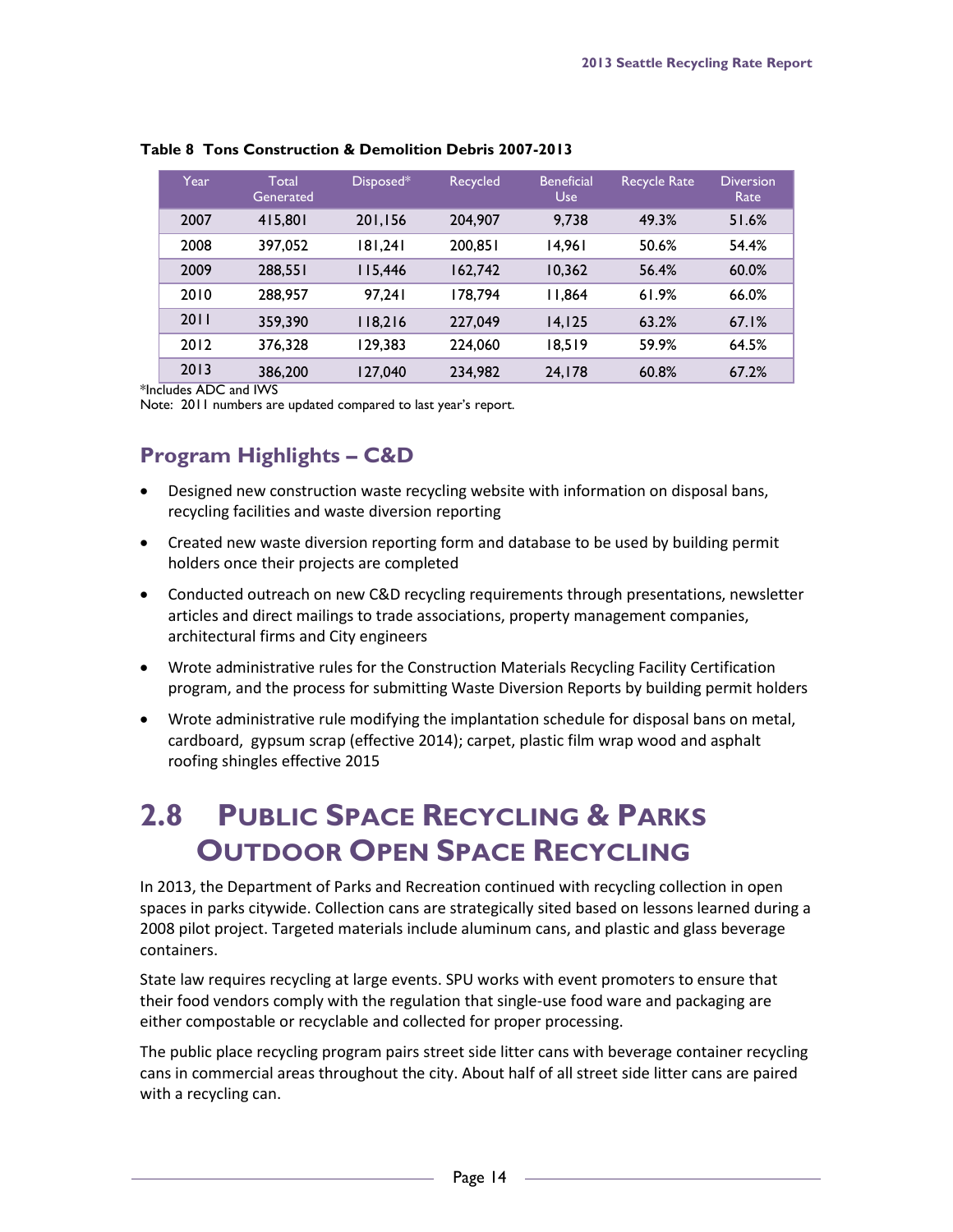# <span id="page-16-0"></span>**3. WASTE PREVENTION**

SPU's waste prevention programs work to reduce waste volumes from households and businesses. They also seek to reduce toxics in goods purchased by people, institutions and businesses. Wherever possible, SPU seeks to quantify results, and takes credit in the MSW recycling rate.

### **Program Highlights – Waste Prevention**

- More than 26,000 Seattle residents and businesses opted out of more than 357,000 pieces of junk mail using the Stop Junk Mail program
- By the end of 2013, more than 75,000 residents and businesses opted out of nearly 440,000 individual phone books deliveries, saving more than 400 tons of paper. Also, one publisher withdrew from the Seattle market, and the State of Washington law now allows nondelivery of white pages, for another 600,000 fewer deliveries and 950 tons of paper saved
- SPU continued providing grant support to 30 schools, and awarded new grants to 14 schools. Altogether the grants supported more than 16,000 students at 22 public and 22 private schools to divert more than 430 tons of food waste from the garbage
- Conducted a food waste weighing study to gain information how much of the food in Seattle's residential waste stream is avoidable, and thus could be prevented from entering the waste stream. Data collected from 119 households over a 13-week period showed that about one-third of food waste was avoidable
- The Master Composter program trained 33 new volunteers and reached 9,000 residents at community events, workshops, and schools with information on waste prevention, composting and recycling
- The Garden Hotline service answered 29,000 questions from 7,000 residents via phone, email, social media, and at workshops for underserved populations
- The retail distribution of lightweight, single-use carryout bags has nearly disappeared, from about 290,000 bags in 2007, after the ban was implemented in 2012
- The amount of food-grade expanded polystyrene (EPS, sometimes called Styrofoam®) dropped from 516 tons in 2008 to 174 tons in 2012, the last year it was measured

### <span id="page-16-1"></span>**4. RECYCLING & WASTE REDUCTION ACTIVITIES FOR 2014-15**

The following lists the new 2014-15 waste reduction and recycling activities that are underway or planned, to close the gap between our recycling goals and performance.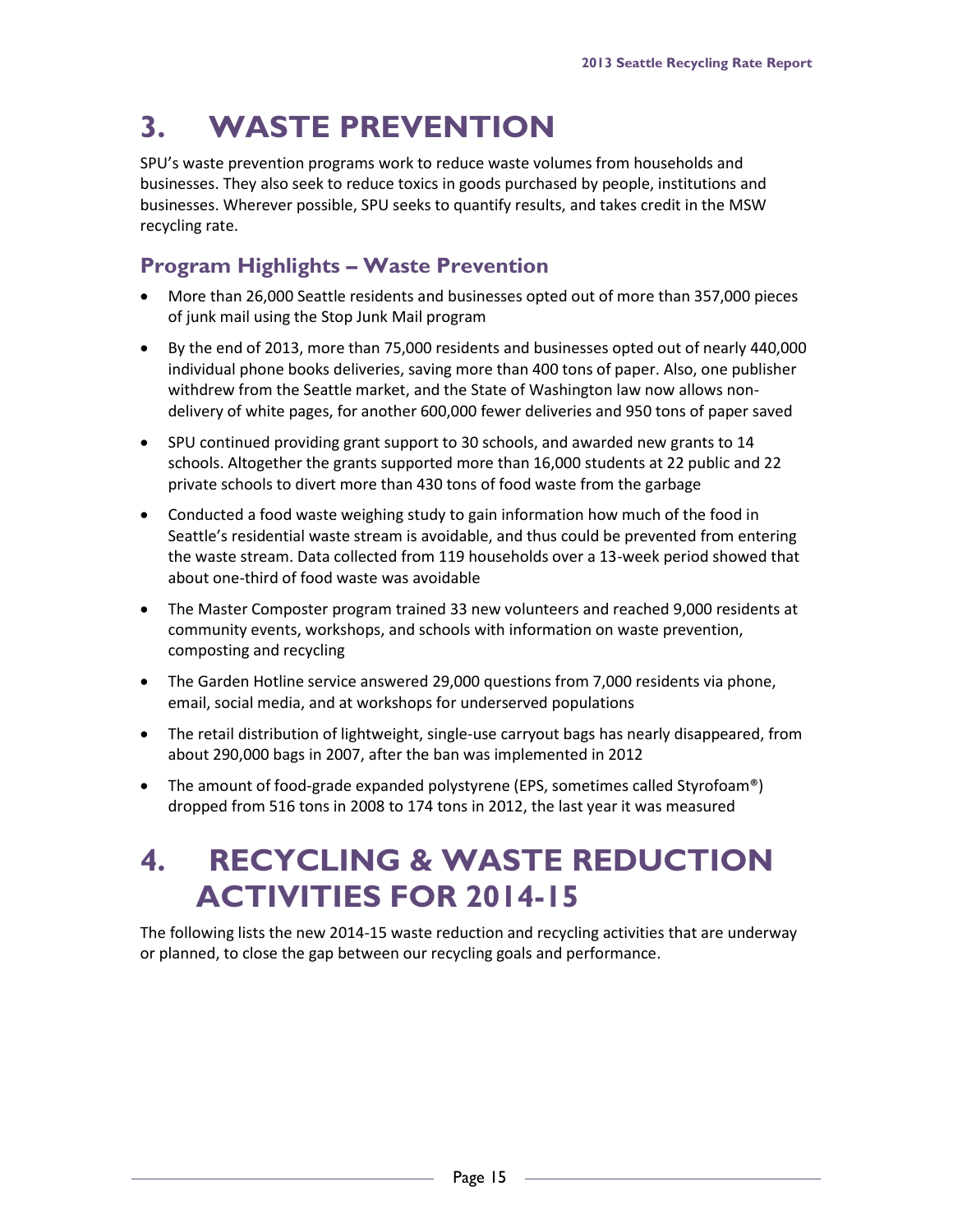| Work Item     | Deliverable or Planned Outcome                                                                           |  |  |  |  |  |  |  |
|---------------|----------------------------------------------------------------------------------------------------------|--|--|--|--|--|--|--|
| $\mathsf{L}$  | Self Haul recycling at stations: floor sorting pilot and implementation                                  |  |  |  |  |  |  |  |
| Why           |                                                                                                          |  |  |  |  |  |  |  |
|               | 20.7 percentage points short of 2015 goal                                                                |  |  |  |  |  |  |  |
| $\bullet$     | Recycling rate declined last 3 yrs                                                                       |  |  |  |  |  |  |  |
|               | Need new approach to add to reliance on customer sorting                                                 |  |  |  |  |  |  |  |
| $\bullet$     | Solid Waste Plan calls for program to sort loads with 50% or more recyclable C&D waste                   |  |  |  |  |  |  |  |
|               | (17,330 recycle tons at maturity)                                                                        |  |  |  |  |  |  |  |
| <b>Status</b> |                                                                                                          |  |  |  |  |  |  |  |
|               | C&D sorting pilot started June 2014 at new South Transfer                                                |  |  |  |  |  |  |  |
|               | Tracking costs and tons<br>$\circ$                                                                       |  |  |  |  |  |  |  |
|               | Also testing staff assignment to find and separate recyclable materials from general self                |  |  |  |  |  |  |  |
|               | haul waste stream                                                                                        |  |  |  |  |  |  |  |
|               | <b>SPU Recommendation</b>                                                                                |  |  |  |  |  |  |  |
|               | Follow through on pilot through 2014                                                                     |  |  |  |  |  |  |  |
|               | Determine in early 2015 what program elements to keep or modify                                          |  |  |  |  |  |  |  |
|               | 2. Single use food service ware all compostable                                                          |  |  |  |  |  |  |  |
| Why           |                                                                                                          |  |  |  |  |  |  |  |
|               | Current recyclable or compostable single use food ware requirement not achieving goal                    |  |  |  |  |  |  |  |
|               | to reduce garbage:                                                                                       |  |  |  |  |  |  |  |
|               | 1.9%, or 2,600 tons, of commercial waste stream is non-compostable single-use<br>$\circ$<br>food service |  |  |  |  |  |  |  |
| <b>Status</b> |                                                                                                          |  |  |  |  |  |  |  |
| $\bullet$     | Since 2010, single use food service ware in Seattle required to be either recyclable or                  |  |  |  |  |  |  |  |
|               | compostable                                                                                              |  |  |  |  |  |  |  |
|               | Customer confusion                                                                                       |  |  |  |  |  |  |  |
|               | Non-compostables troublesome in organics processing<br>$\circ$                                           |  |  |  |  |  |  |  |
|               | Food troublesome in recycling<br>$\circ$                                                                 |  |  |  |  |  |  |  |
|               | Food and packaging still going into garbage<br>$\circ$                                                   |  |  |  |  |  |  |  |
|               | Compostable packaging now widely available                                                               |  |  |  |  |  |  |  |
|               | <b>SPU</b> Recommendation                                                                                |  |  |  |  |  |  |  |
|               | Require all single use food service ware be compostable, effective July 2015.                            |  |  |  |  |  |  |  |
|               | Exception: recyclable cups and cup lids                                                                  |  |  |  |  |  |  |  |
|               | 3. Composting requirement all sectors                                                                    |  |  |  |  |  |  |  |
| Why           |                                                                                                          |  |  |  |  |  |  |  |
|               | Food and compostable paper largest recoverable portions of waste stream in                               |  |  |  |  |  |  |  |
|               | residential and commercial sectors                                                                       |  |  |  |  |  |  |  |
|               | Even businesses with compost service have very high amounts of<br>$\circ$                                |  |  |  |  |  |  |  |
|               | compostables in garbage                                                                                  |  |  |  |  |  |  |  |
|               | Sampled businesses showed garbage was 45% food and compostable paper<br>$\circ$                          |  |  |  |  |  |  |  |
|               | Recommended in Seattle's Solid Waste Plan                                                                |  |  |  |  |  |  |  |
|               | Projected to shift 38,000 tons of food and compostable paper from garbage to<br>$\circ$                  |  |  |  |  |  |  |  |
|               | compost at maturity                                                                                      |  |  |  |  |  |  |  |
|               | Builds on current yard waste bans                                                                        |  |  |  |  |  |  |  |
| <b>Status</b> |                                                                                                          |  |  |  |  |  |  |  |
|               | Single and multi family accounts required to sign up for compost bin (yard and food<br>$\bullet$         |  |  |  |  |  |  |  |
|               | waste)                                                                                                   |  |  |  |  |  |  |  |
|               | Commercial sector not required to have compost service                                                   |  |  |  |  |  |  |  |
|               | SPU Recommendation                                                                                       |  |  |  |  |  |  |  |
|               | Institute an organics composting requirement for all sectors                                             |  |  |  |  |  |  |  |
|               |                                                                                                          |  |  |  |  |  |  |  |

#### <span id="page-17-0"></span>**Table 9 Recycling Activities 2014-15**